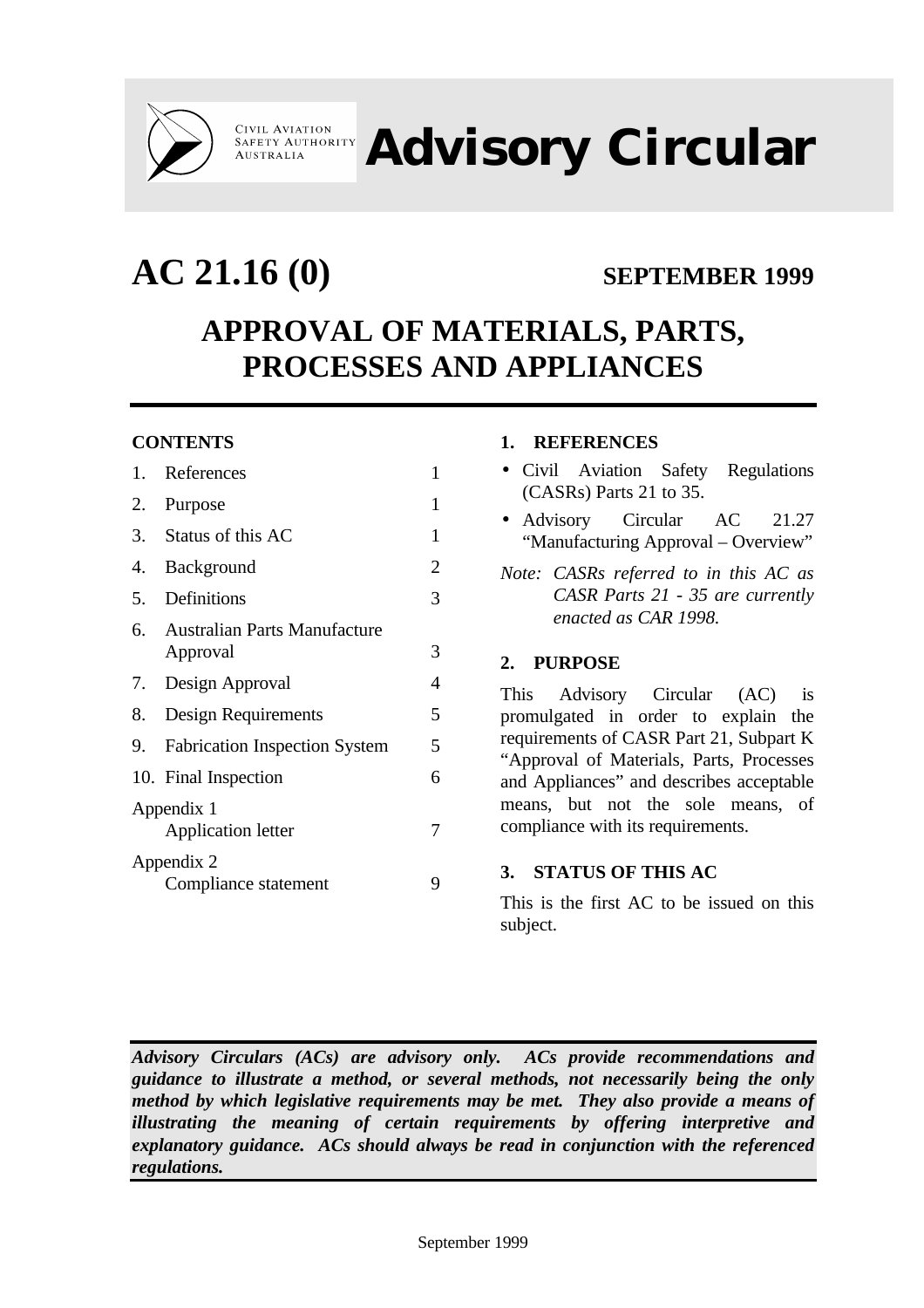# **4. BACKGROUND**

**4.1** This AC is one of several that provides assistance and advice concerning manufacturing approval of aircraft and related parts following the introduction of CASR Part 21 and in respect of manufacturing, supersedes those arrangements previously in place under regulation 30 of CAR 1988 and those further described in CAAP 30-1(1). Other related ACs include:

AC 21.14 Production Certificates

AC 21.20 Production Under a Type Certificate Only

AC 21.27 Manufacturing Approval - Overview

**4.2** This AC provides information and guidance with respect to the approval for manufacture of parts, including replacement and modification parts, for sale and installation in a type-certificated aircraft, aircraft engine or propeller under the provisions of CASR Part 21 Subpart K. It does not apply to:

- (a) parts manufactured in the course of maintenance by an organisation holding a Certificate of Approval under regulation 30 of CAR 1988;
- (b) parts produced under a Type Certificate (TC), Supplemental Type Certificate (STC) or a Production Certificate, and released under an Authorised Release Certificate Approval Tag DA1 (Form One);
- (c) parts manufactured by an owner or operator of an aircraft, aircraft engine or propeller manufactured by the owner or operator for maintaining or altering the aircraft, aircraft engine or propeller;
- (d) parts produced under an Australian Technical Standard Order (ATSO) authorisation, or under a Technical Standard Order (TSO) authorisation, or a Parts Manufacturer Approval (PMA), issued under Part 21 of the US Federal Aviation Regulations or an equivalent document issued by the National Airworthiness Authority of a recognised country;
- (e) standard parts (such as bolts and nuts) conforming to established industry or Australian specifications.

**4.3** This AC will cover only those sections of Subpart K where further discussion, information and examples would be helpful in providing an acceptable means of compliance.

**4.4** Until the introduction of CASR Part 21, manufacturing was one of the activities for which a Certificate of Approval under regulation 30 of CAR 1988 could be issued thus identifying the holder as an Approved Manufacturing Organisation. Many Certificates of Approval issued under regulation 30 of CAR 1988 to carry out maintenance also include a reference to manufacture of parts. Until CASR Part 145 and related requirements are promulgated, Approved Maintenance Organisations under regulation 30 of CAR 1988 will retain their privileges to manufacture where currently specified.

**4.5** Except as mentioned above, it is now necessary to obtain manufacturing approval under CASR Part 21 to manufacture aircraft, aircraft engines, propellers and related parts where manufacture is taking place outside an existing CAR 1988 Certificate of Approval as provided for in regulation 318 of CAR 1988.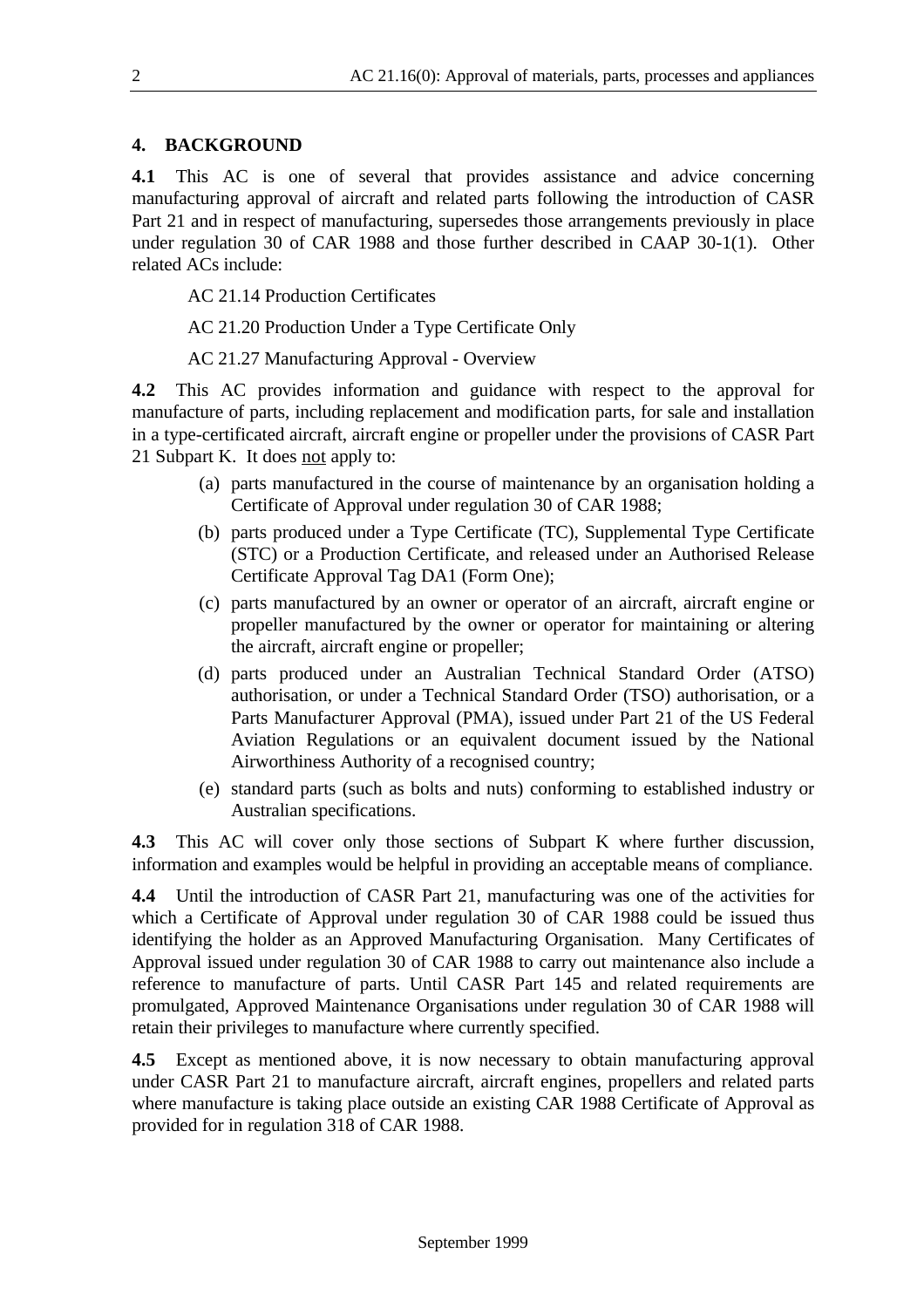#### **5. DEFINITIONS**

For the purpose of this AC the following definitions apply:

*supplier:* any person who furnishes articles or services related to the manufacture of a part.

*part:* a part is an item to be installed on a type-certificated aircraft, aircraft engine or propeller. Such an item may comprise a component, an assembly, material as well as proprietary parts not designed or manufactured by the Australian Parts Manufacture Approval (APMA) holder.

*APMA holder:* the producer of parts including replacement or modification parts for sale and installation on a type-certificated aircraft, aircraft engine or propeller who has been issued with an APMA under CASR Part 21.

*appliance:* any instrument, mechanism, equipment, part, apparatus, appurtenance or accessory, including communication equipment, that is used or intended to be used in operating or controlling an aircraft in flight, is installed in or attached to the aircraft and is not a part of an airframe, engine or propeller.

#### **6. AUSTRALIAN PARTS MANUFACTURE APPROVAL**

**6.1** Application is made for an APMA by lodging an application letter and a completed CASA Form No. 849 "Production Approval - Application" to the local CASA Office responsible for manufacturing approvals in the applicant's geographical area. Copies of CASA Form No. 849 are available from CASA Offices. A sample application letter is included at Appendix 1. An application may be made for one or more parts. A list of all CASA Offices with contact details is contained in AC 11.1 "Advisory Circular - Guidelines". Applications should also include the following information:

- (a) the identity of the aircraft, aircraft engine or propeller on which the part is to be installed;
- (b) the name and address of the manufacturing facilities at which the part is to be manufactured;
- (c) the design of the part which consists of:
	- (i) drawings and specifications necessary to show the configuration of the part; and
	- (ii) information on dimensions, materials and processes necessary to define the structural strength of the part;
- (d) test reports and computations necessary to show that the design of the part meets the airworthiness requirements of the regulations applicable to the aircraft, aircraft engine or propeller on which the part is to be installed, unless the applicant shows that the design of the part is identical to the design of the part that is covered under a TC. If the design of the part was obtained by a licensing agreement, evidence of that agreement must be furnished; and
- (e) a statement certifying that a fabrication inspection system has been established.

**6.2** An APMA will be issued when the Authority is satisfied that the design meets the applicable airworthiness requirements and that the Fabrication Inspection System (FIS) requirements of CASR 21.303(11) have been met. The holder of an APMA must establish and maintain a FIS that ensures that each completed part conforms to its design data and is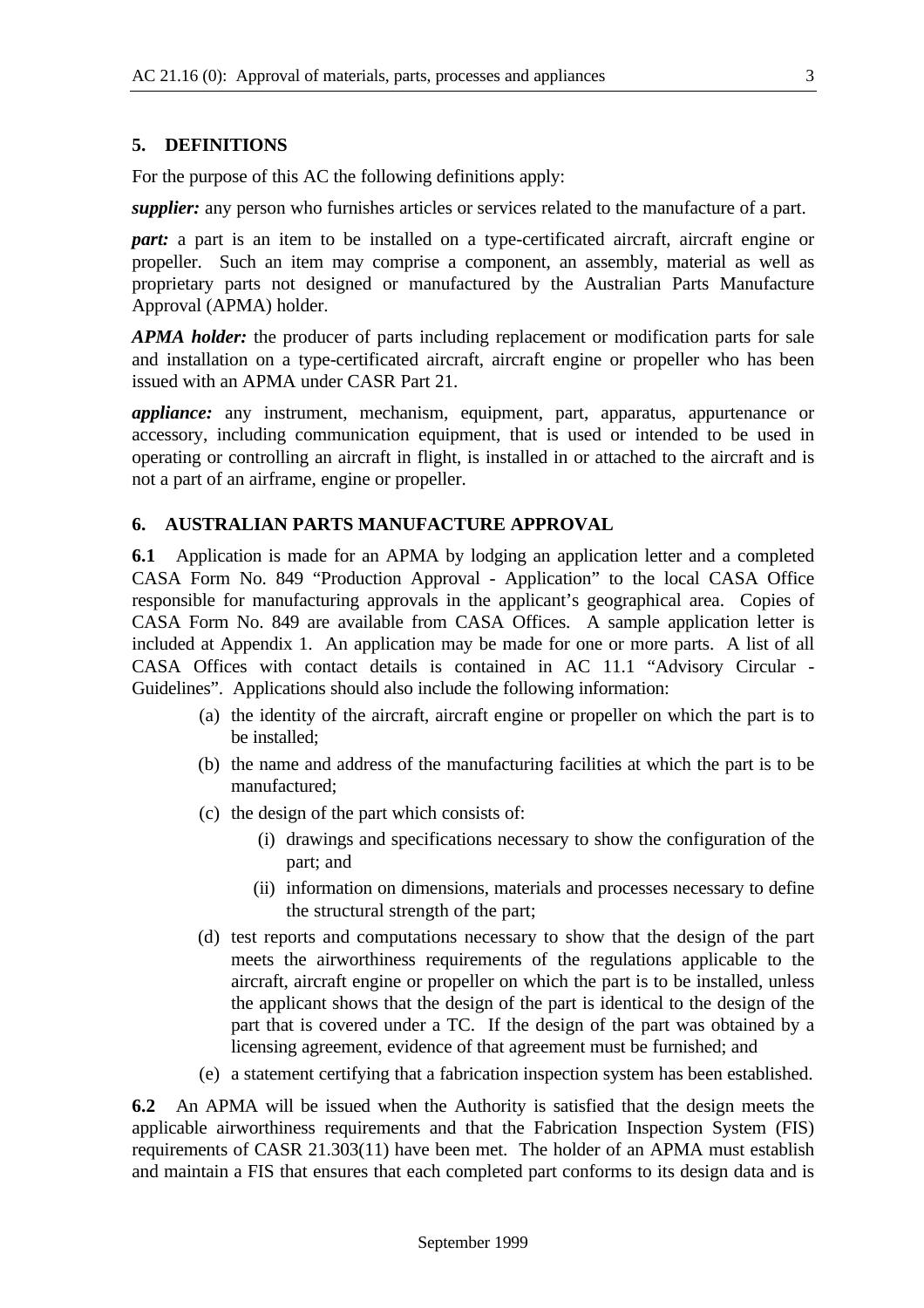safe for installation on applicable type-certificated aircraft, aircraft engines or propellers. The system should include procedures that are outlined in AC 21.27 section 10.

**6.3** The Authority is not required to issue an APMA if the manufacturing facilities for the part are located outside Australian territory unless the location of the manufacturing facilities places no undue burden on the Authority in administering the applicable airworthiness requirements.

**6.4** The Authority will issue a separate APMA to an existing APMA holder to include additional parts when satisfied that the design and FIS meet the applicable requirements for additional parts.

**6.5** The Authority may issue an APMA for modifying or performing processes on new or used parts e.g. cylinder chrome plating and machining etc. In such cases the approval will only be relative to the work accomplished to conform to the APMA approved design data. The complete part can only be identified as APMA approved if the approved design data includes the detail necessary to make a conformity determination for the complete part as well as the modification or process which was performed.

**6.6** If an existing APMA holder expands or re-locates its facility or wishes to manufacture additional parts a new application is to be submitted to the Authority.

## **7. DESIGN APPROVAL**

#### **7.1 Data Requirements**

Data to be submitted as part of the application for approval includes:

- (a) evidence of any licensing agreement with the TC or STC holder, together with all the design data covering such a licensing agreement; or
- (b) detailed drawings and specifications, together with the test or other substantiating data showing that the part design complies with the applicable airworthiness requirements; or
- (c) data substantiating that the parts produced will be identical in all respects to the corresponding part of an approved Type Design. If the applicant can show that the part to be approved is identical in design, material and processing to the corresponding approved part, the Authority may approve the data. When the data submitted does not substantiate that the two parts are identical it will be returned with the notification that it does not conform to the approved Type Design. The Authority reserves the right to require substantiation in accordance with paragraph (b) above when in its opinion the airworthiness of a critical part or design cannot be assured by showing that it is identical to an approved design, or when the part or design to which it is attempting to show that it is identical is not performing satisfactorily in service; and
- (d) a compliance statement against the relevant design requirements should be provided in the format at Appendix 2.

#### **7.2 Part Numbering**

All APMA parts will carry a part number with the letters "APMA" in front of the part number. Where an APMA part is approved on the basis of being identical, it may use the same number as the original part except that a prefix should be used to identify the manufacturer. Where the parts are not identical or if the parts manufacturer has chosen to use a different number, the part should be identified as such and release documentation for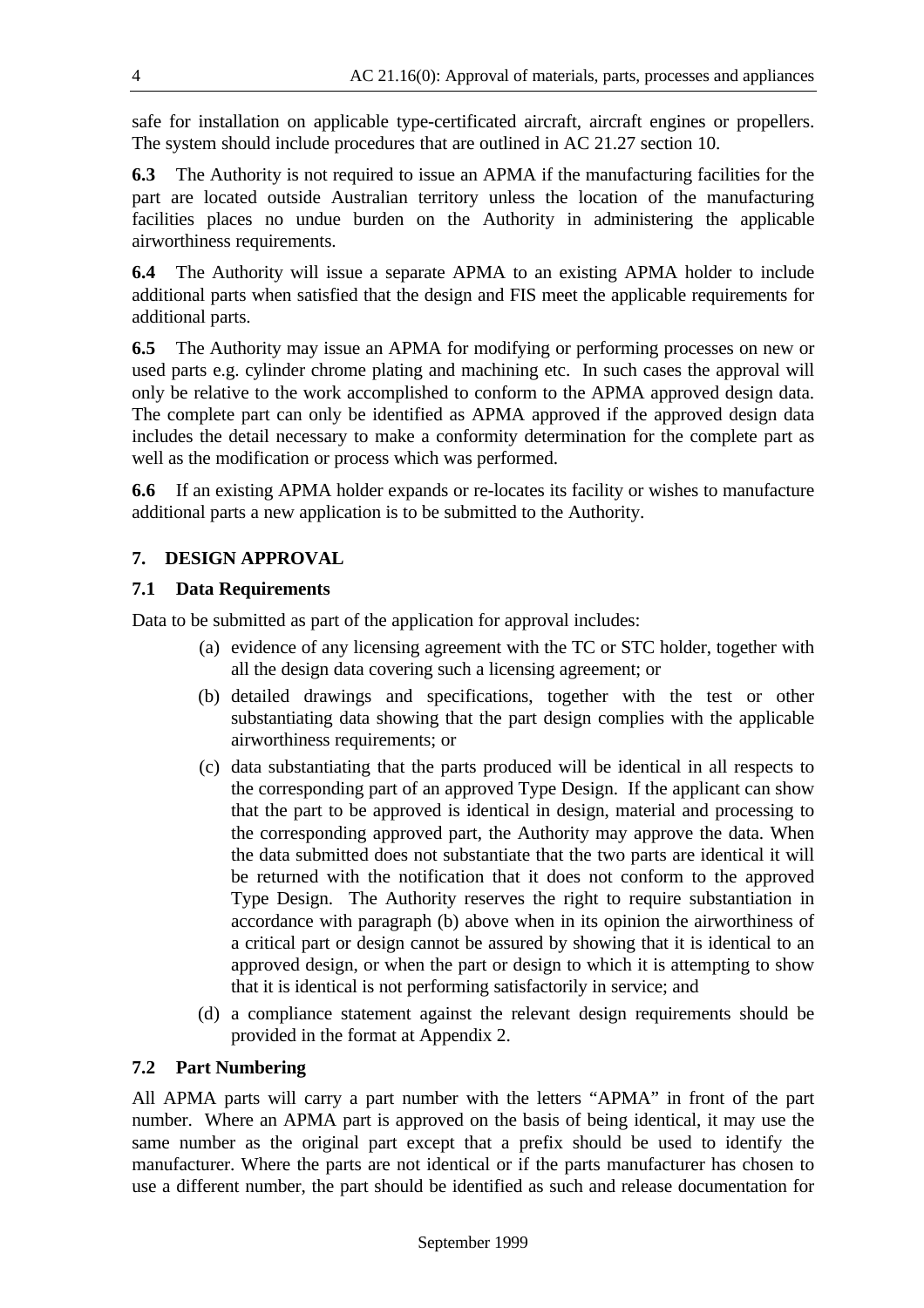such an APMA part must show the original equipment manufacturer part number that it replaces.

## **8. DESIGN REQUIREMENTS**

The applicant should determine that the design meets the certification requirements applicable to the product on which the part is to be installed. For example, airworthiness standards are specified in Parts 22 through 35 of the CASRs. An applicant should also be aware of the defect reporting requirements for manufacturers under CASR 21.3.

#### **9. FABRICATION INSPECTION SYSTEM**

**9.1** The description of the FIS may be in the form of a manual or controlled database which is durable and affords easy access and reference. The FIS should describe the facilities, methods, procedures, inspections and tests which the applicant and any outside sub-contractors and suppliers intend to use to meet the requirements of CASR 21 Subpart K.

**9.2** The holder of an APMA must establish and maintain a FIS that ensures that each completed part conforms to its design data and is safe for installation on applicable typecertificated aircraft, aircraft engines or propellers. The system must include procedures to ensure that:

- (a) incoming materials used in the finished part are as specified in the design data; and
- (b) incoming materials are properly identified if their physical and chemical properties cannot otherwise be readily and accurately determined; and
- (c) materials subject to damage and deterioration are suitably stored and adequately protected; and
- (d) processes affecting the quality and safety of the finished aircraft, aircraft engine or propeller are accomplished in accordance with acceptable specifications; and
- (e) parts in process are inspected for conformity with the design data at points in production where accurate determination can be made. Statistical quality control procedures may be employed where it is shown that a satisfactory level of quality will be maintained for the particular part involved; and
- (f) current design drawings are readily available to manufacturing and inspection personnel, and used when necessary; and
- (g) major changes to the basic design are adequately controlled and approved before being incorporated in the finished part; and
- (h) rejected materials and components are segregated and identified in such a manner as to preclude their use in the finished part; and
- (i) inspection records are maintained, identified with the completed part, where practicable, and retained in the holder's file for a period of at least 2 years after the part has been completed.

**9.3** In describing the FIS, references to other documents or data maintained by the applicant may be utilised in lieu of a detailed description of a particular procedure, provided that a brief description is also included in the manual and that the referenced documents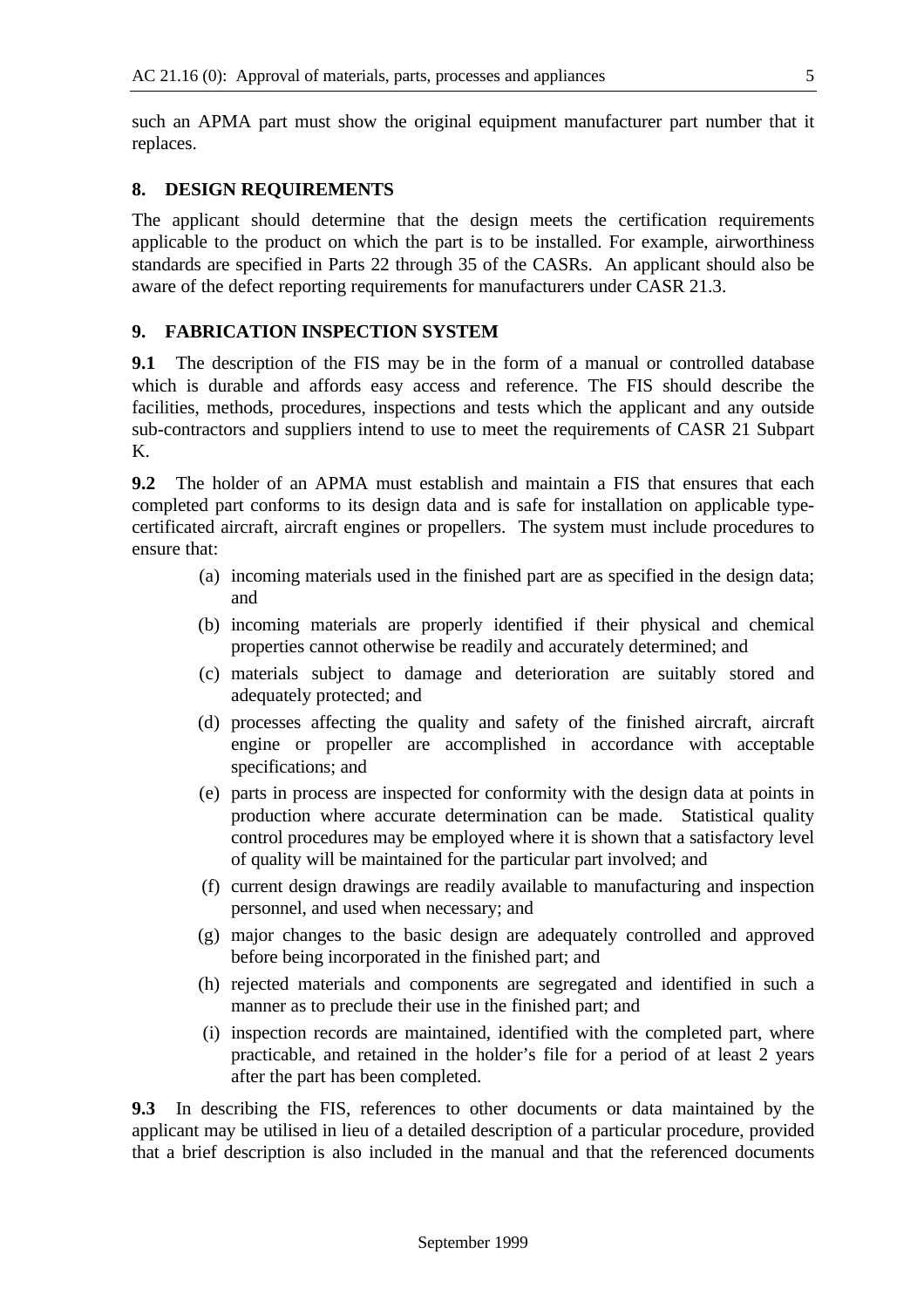provide a complete description of the system. The description should also include a facsimile of the APMA holder's symbol or trade mark, if one is used.

**9.4** AC 21.27 Appendix 1 provides advice on establishing an acceptable quality system.

#### **10. FINAL INSPECTION**

This aspect of the FIS would ensure that each completed part is subject to a final inspection to determine conformity with approved design data, compliance with applicable Airworthiness Directives or Service Bulletins and whether the part is safe for installation on the type-certificated product. Such a system would usually incorporate procedures to ensure that:

- (a) each part is inspected for completeness, adjustments, safety, calibration, markings, placards etc., as applicable to the part;
- (b) if applicable, each completed part is subjected to a functional test to ensure that the operating characteristics are in accordance with the approved design provisions; and
- (c) appropriate arrangements are made for packaging, preservation, storage and dispatch of the finished articles.

Richard G. Yates Assistant Director Aviation Safety Standards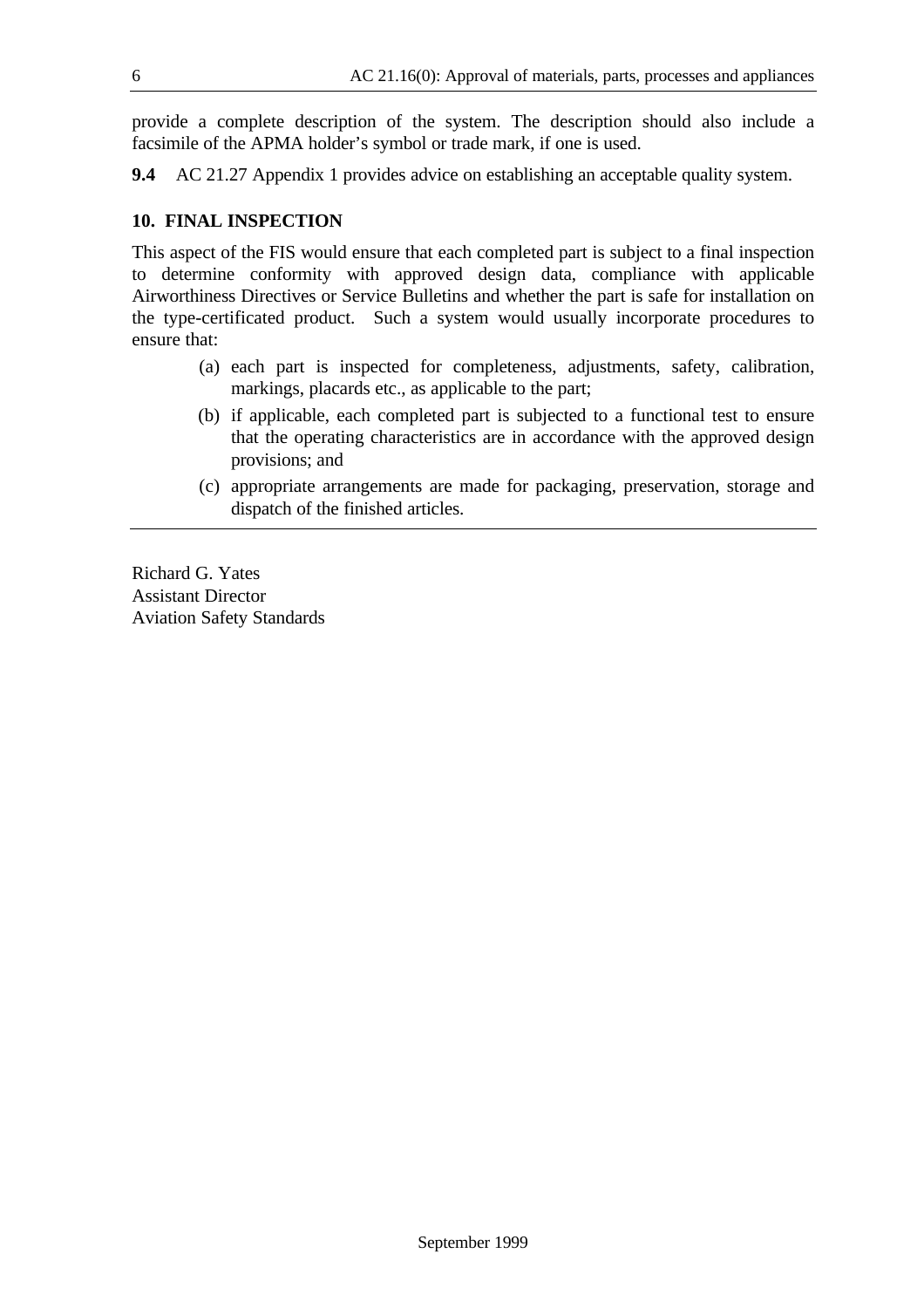#### **APPENDIX 1. SAMPLE LETTER OF APMA APPLICATION**

To: Team Leader, Engineering Support Group, Melbourne District Office, 505 Lt. Collins Street, Melbourne, Vic 3000

#### **Request for Australian Parts Manufacturer Approval (APMA)**

Date Submitted: 1 December 1998

From: SMITH MANUFACTURING P/L 12 Aviation Street, TULLAMARINE, Vic 3043

Manufacturing Facilities Address: As Above

Contact Person John Smith

Phone (03) 9265-1234

Dear Sir,

Part for which APMA is requested:

| Part Description:                  | Spring                        |
|------------------------------------|-------------------------------|
| Part P/N :                         | <b>SMITH 4689</b>             |
| For Installation on :              | General Aircraft              |
| Replacement for original Part P/N: | Bendix Spring P/N CF 89       |
| Design Data:                       | Drawing No xxxxx              |
| Design Approval:                   | CAR $(88)$ 35/36 by Jim Brown |
| License Agreement:                 | Nil                           |

(See attached documentation for application design data and manufacturing procedures)

#### ENCLOSED ARE THE FOLLOWING:

- X Two copies of the Spring Drawing No xxxx
- X One copy of the procurement Bill of Material
- X One copy of Manufacturing Procedures Manual (including Fabrication Inspection System (FIS)).
- X One copy of Heat Treatment Process Specifications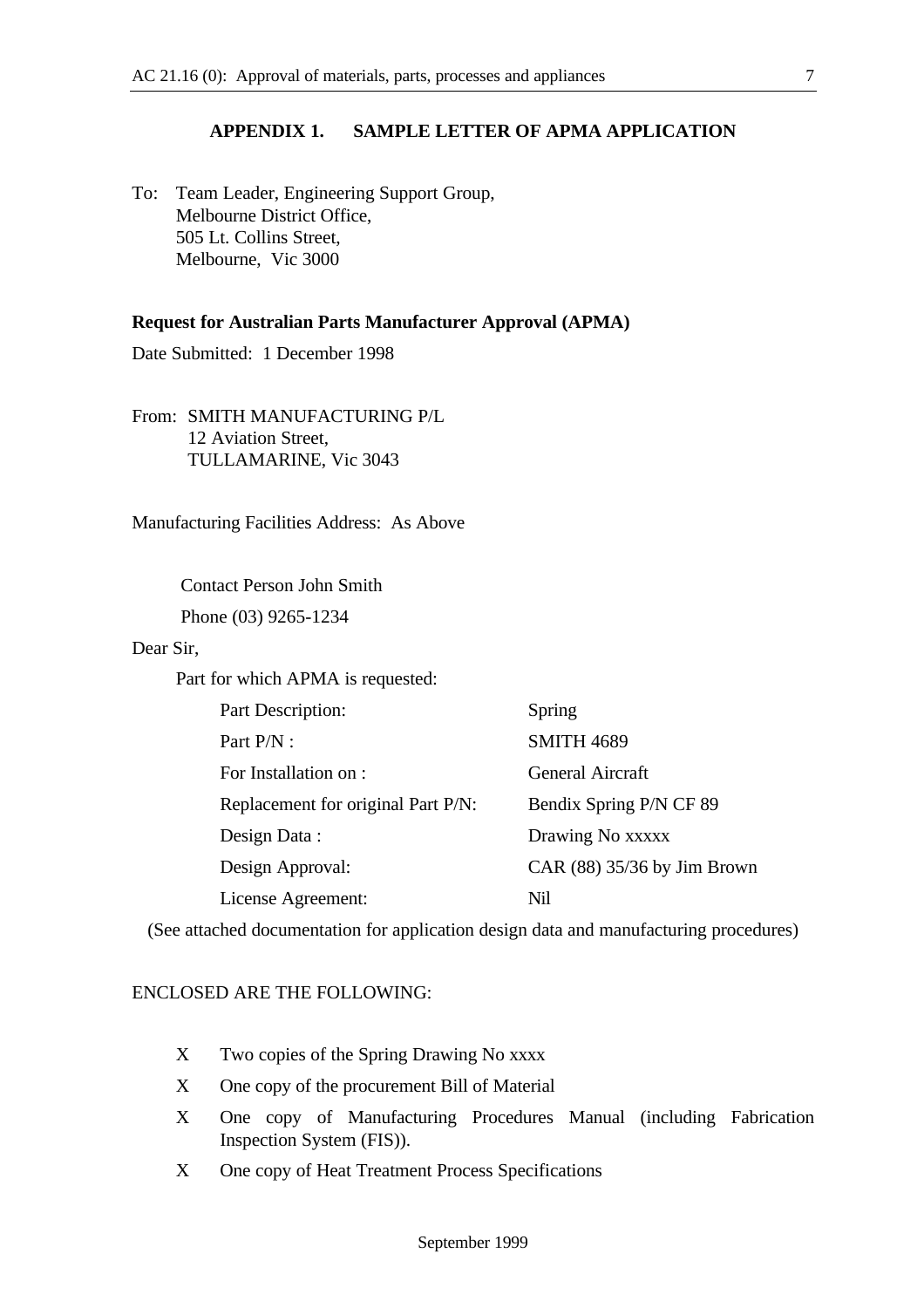- X One copy of technical justification for identicality and other supporting documentation.
- X Statement from Type Certificate holder: Nil
- X A statement that the Smith Manufacturing has established the FIS in compliance with CASR 21.303 (11).
- X A Compliance Statement Summary of Design and Manufacturing against the Regulatory Requirements.

It is our understanding that if the APMA is granted, one copy of the approved drawings (stamped approved) will be returned to Smith Manufacturing (to contact person listed above) and that these approved drawings are to be kept on file at Smith Manufacturing for future CASA reference.

Yours Faithfully

John Smith Managing Director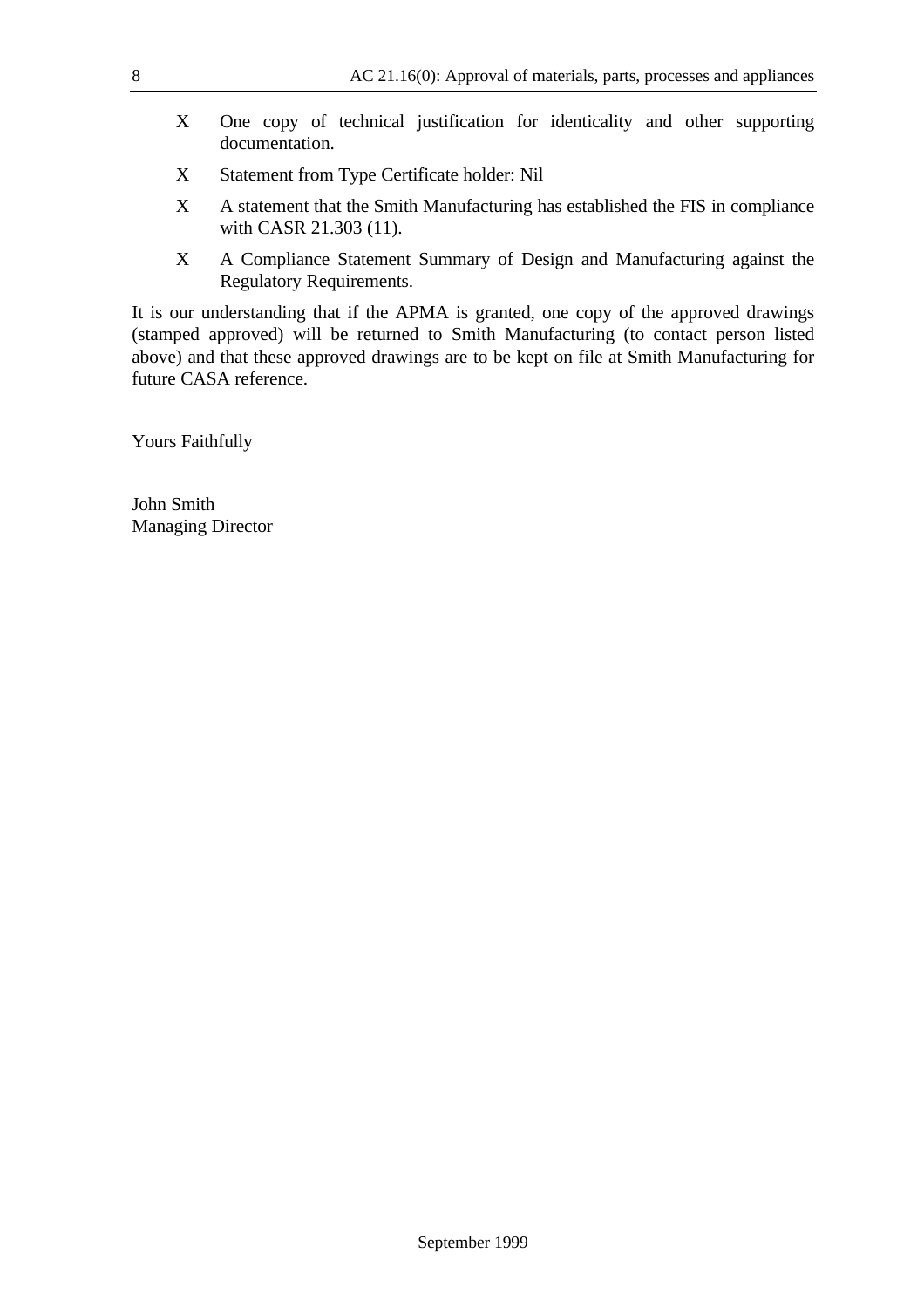#### **Appendix 2**

## *SAMPLE COMPLIANCE STATEMENT*

**1** The compliance statement for design may vary according to the complexity and the criticality of the AMPA component. A simple non structural component such as a replacement composite wing fairing with no aerodynamic change may require only a simplified statement of compliance against the aircraft original design standard as meeting the original strength requirement. Provided together with the appropriate composite strength justification and in service maintenance inspections. A critical primary structure modified component (product improvement type) would require a far more detailed compliance statement with the relevant design standard.

**2** For example the product improved PA-31-350 modified Aileron Control Bracket (modification approved under regulation 35/36 of CAR 1988 replacement) for control rod pick up is a critical primary flight control item which would require a more detailed compliance statement. Original aircraft design standard was FAA CAR 3, however, elected modification component design standard is FAR 23. A sample statement for the structural design standard compliance in this case may be as illustrated below:

#### **AIRCRAFT APPLICABILITY**: PA-31-350

**COMPONENT:** New Aileron Control Bracket Smith Manufacturing P/N 441284 A as a replacement for Piper P/N 441284

#### **DESIGN STANDARD:** FAR 23 Amendment 42

| <b>Requirement</b>                     | <b>Compliance</b><br><b>Claimed</b> | <b>Method of Compliance</b> | <b>Document Ref</b> | <b>Accepted by</b><br>the Authority<br>(Reserved for<br>CASA use) |
|----------------------------------------|-------------------------------------|-----------------------------|---------------------|-------------------------------------------------------------------|
| FAR 23.603<br>Workmanship              | Yes                                 | <b>APMA FIS</b>             | Doc No 186          |                                                                   |
| FAR 23.605<br>Fabrication              | Yes                                 | <b>APMA FIS</b>             | Doc No 186          |                                                                   |
| FAR 23.613<br><b>Material Strength</b> | Yes                                 | Analysis/Test               | Report No 1         |                                                                   |
| FAR 23.619<br><b>Special Factors</b>   | Yes                                 | Analysis                    | Report No 1 Para 6  |                                                                   |
| FAR 23.621<br><b>Casting Factor</b>    | N/A                                 | Nil castings                |                     |                                                                   |
| FAR 23.623<br><b>Bearing Factor</b>    | Yes                                 | Test                        | Report No 1 Para 5  |                                                                   |